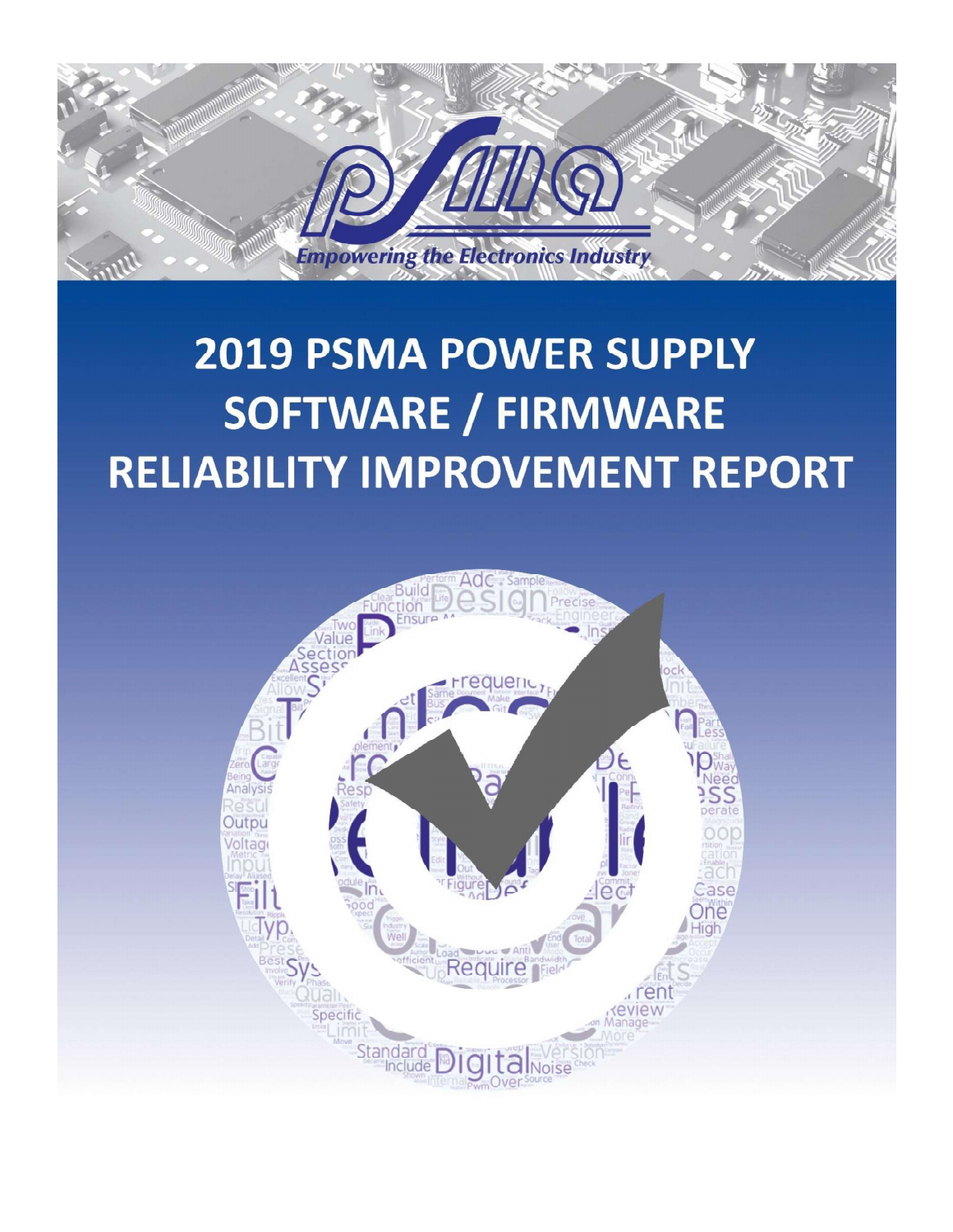# PSMA Power Supply Software / Firmware Reliability Improvement Report

A Comprehensive Study on Digital Implementations of Power Supplies Commissioned by the PSMA Board of Directors and Executed by the PSMA Reliability Committee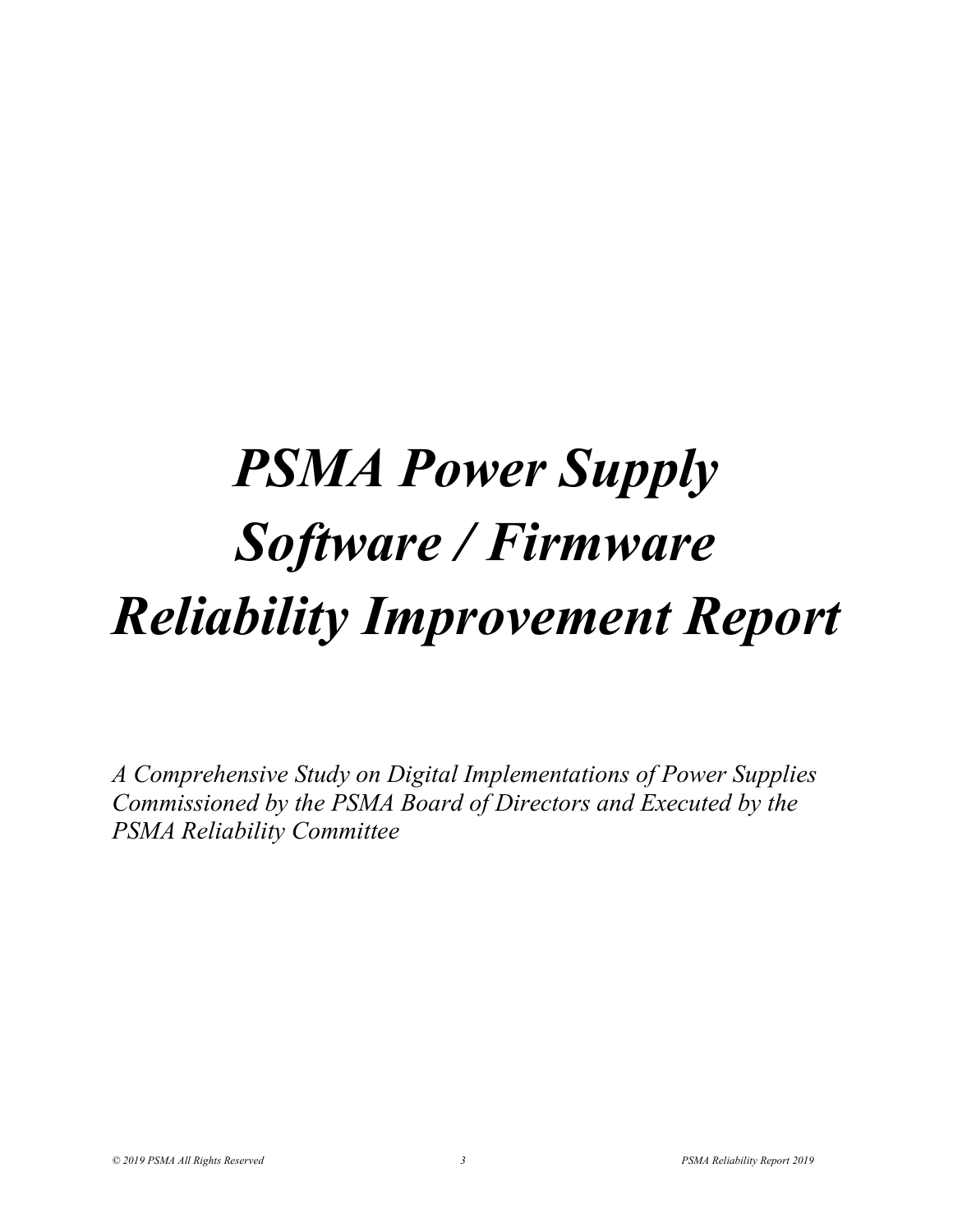## Purpose of the PSMA

The Power Sources Manufacturers Association (PSMA) is a not-for-profit organization incorporated in the state of California. As stated in the papers of incorporation, the purpose of the Association shall be to enhance the stature and reputation of its members and their products; improve their knowledge of technological and other developments related to power sources; and educate the electronics industry, academia, and government and industry agencies as to the importance of, and relevant applications for, all types of power sources and conversion devices.

### PSMA Mission

The PSMA mission is to integrate the resources of the power sources industry to more effectively and profitably serve the needs of the power sources users, providers, and PSMA members.

### Reliability Committee Mission

In alignment with the PSMA mission of bringing value and utility to members as well as the power electronics industry as a whole, the PSMA Reliability Committee aims to spearhead industry initiatives that identify and attempt to solve the pertinent industry challenges related to the reliability and performance of power supplies and associated products. The scope of the Committee shall include anything that impacts the life and desired application of a power supply, including (but not limited to) interaction with a system and/or other power supplies.

### Reliability Report

As with so many things, power electronics are transitioning from analog control to digital control. Power supply designers now need to create and embed software in power supply products. Vendors of power control chips and power control processors have started to provide code. While some is helpful, this software is often not well engineered for software development and software maintenance. Moving from power electronics with analog control to power electronics with digital control is a significant transition and this report attempts to present key finding related to the challenges and solutions to reliability in the of digital control of power electronics.

### Software Reliability

Software Reliability is the ability of software to repeatedly perform intended functionality for defined operating condition(s) or environment(s) over a specified length of time. While the focus here is on software reliability, hardware variation and evolution over time impacts software reliability and legacy software function.

High quality software with high reliability requirements is typically implemented following a standardsbased regulatory process. Examples of applications where software has strict reliability specifications include aviation control, medical devices, and transport vehicle control.

Power electronics control software is often required to have performance levels as high as aviation software. If the power supply is for use in aviation or other such applications, any safety standards also apply to the power supply control code.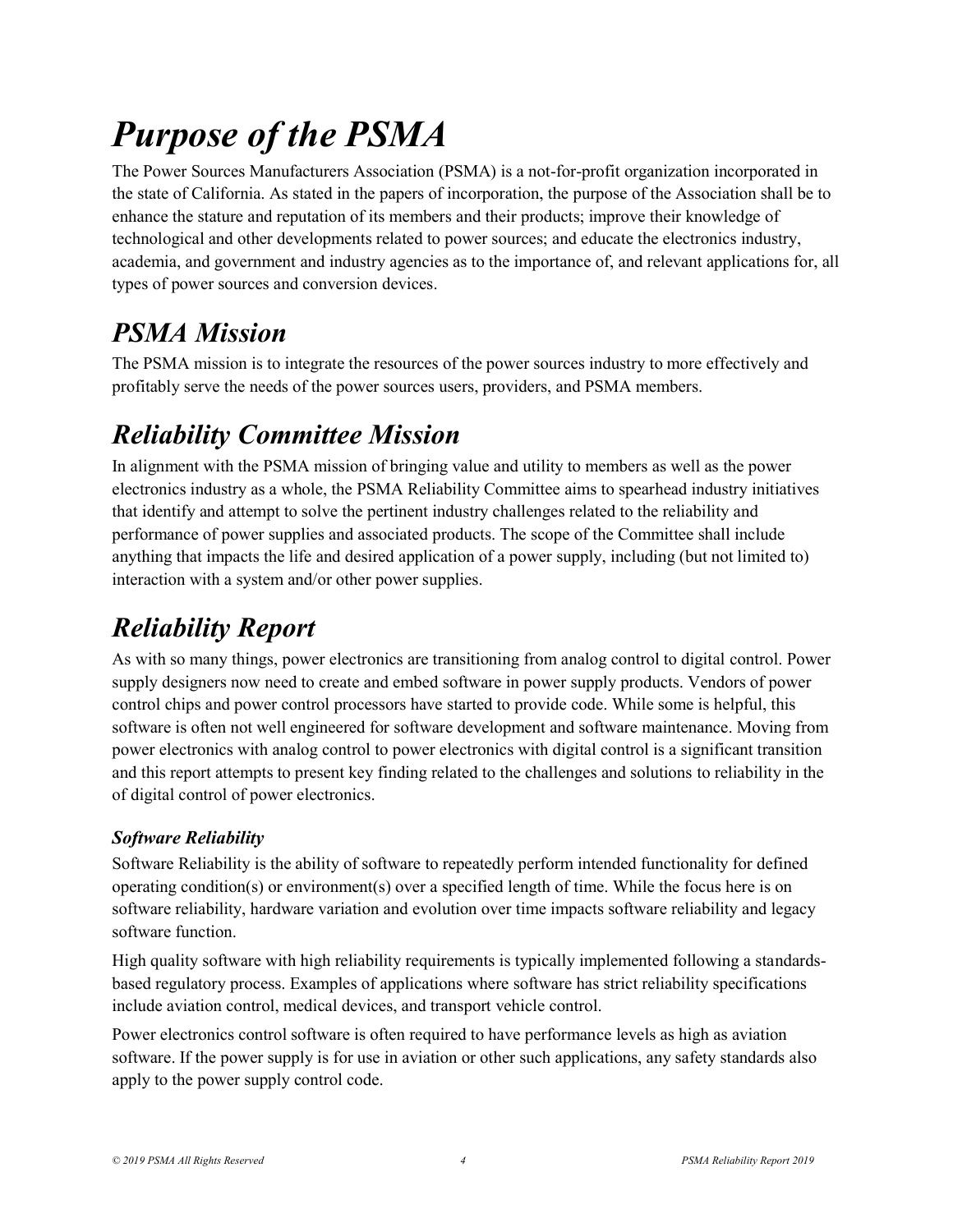Software engineering best practices are being adopted for digital power electronics control for power supplies to ensure reliability does not suffer with the transition to digital control. Some of these best practices are relatively new, evolving, and unfamiliar in the power electronics world.

#### Report Structure

This report examines a wide array of problems and challenges in the field of digitally controlled power supplies, then proceeds through observed and proposed improvements and best practices.

- Section 1 is a summary of the typical issues, challenges, and points of failure in digitally controlled power supplies.
- Section 2 covers what best practices are useful for high quality digital power electronics.
- Section 2 addresses the quality of software in digital power electronic power supplies.
- Section 3 contains guidance on design process improvement, allowing development to move toward best practices. Some standards from related and comparable product sectors using processes to achieve high quality software are introduced.
- Section 4 delves into various specifications and templates that support best practices and quality.  $\bullet$
- Section 5 describes program management and integration of different engineering cultures and tools to create reliable product.
- Section 6 addresses a range of tests, inspections, types of analysis, plans, and tools that support developing high-quality product.
- Section 7 reviews key metrics from both power hardware and software control backgrounds.
- Section 8 considers some new metrics that might benefit the power supply industry.  $\bullet$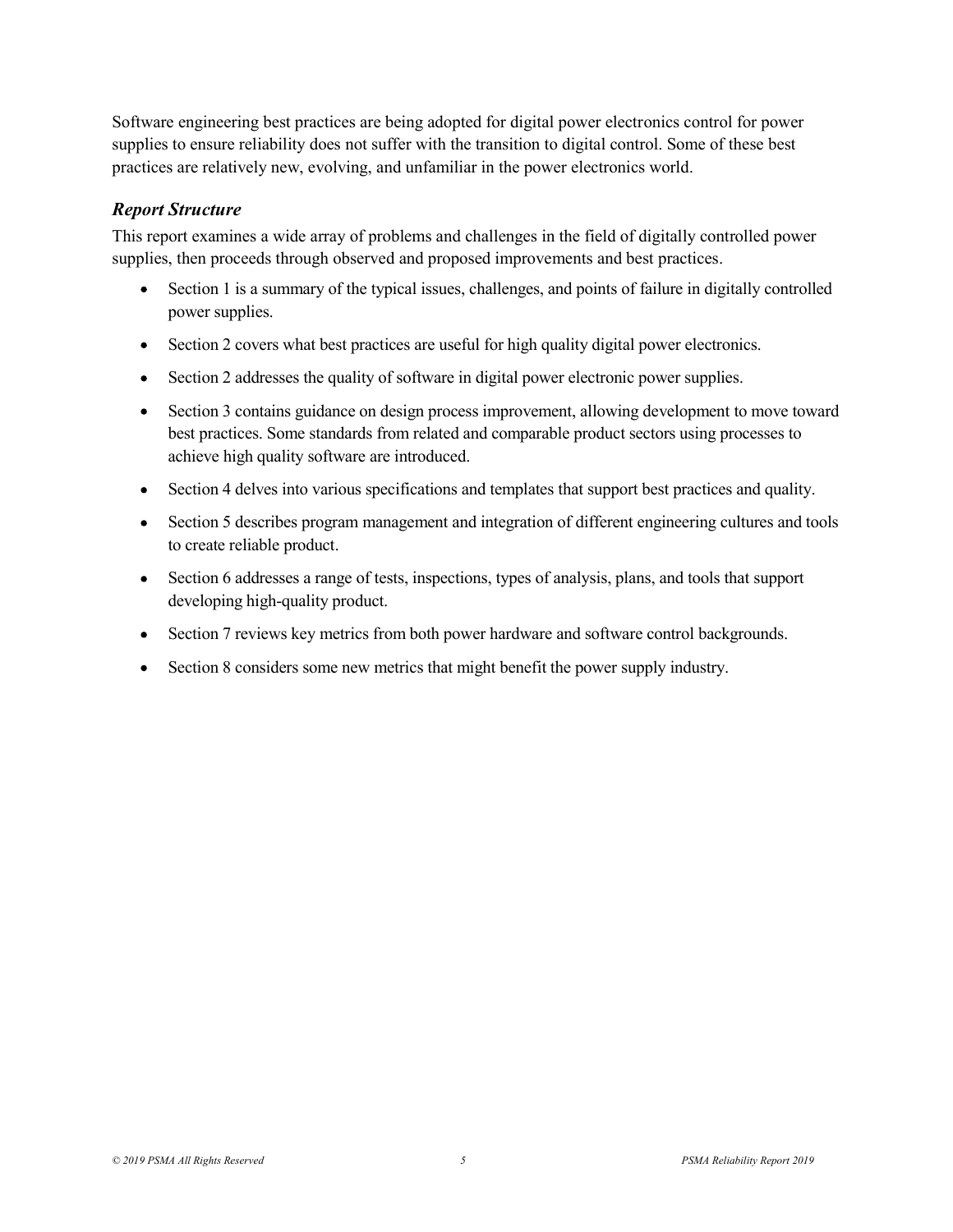### Acknowledgements

Special thanks to the authors, contributors, reviewers, and supporters for this report, including:

The PSMA Reliability Committee

- $\blacksquare$  Co-Chair: Tony O'Brien, Cisco Systems
- Co-Chair: Brian Zahnstecher, PowerRox

#### The PSMA Office

- *Joe Horzepa*
- **Lisa Horzepa**

#### ELMG Digital Power (Third-Party Consultant)

PSMA Reliability Subcommittee contributors to this report:

- Nitish Agarwal, SL Power
- **Manish Bhardwaj, Texas Instruments**
- Shane Callanan, Advanced Energy
- Ada Cheng, AdaClock
- Rick Fishbune, IBM
- Hamish Laird, ELMG Digital Power
- Bill Mallory, SL Power
- Ed Massey, Massey Consulting
- Greg Miller, Sarda Technologies
- Steve Miller, SL Power
- Shobhana Punjabi, Cisco Systems
- Michael Seeman, Eta One Power
- $\blacksquare$  Eric Swenson, IBM

#### Additional reviewers for this report:

- Pasi Lauronen, Efore (Representing EPSMA)
- $\blacksquare$  Nitya Ramdas, Texas Instruments (Representing PMBus<sup>TM</sup>)
- Devin Cottier, Texas Instruments

A huge thanks to the PSMA Board of Directors and organization for funding this study and supporting its dissemination to the industry in the spirit of driving systemic industry communication and improvement, in accordance with the PSMA and Reliability Committee missions.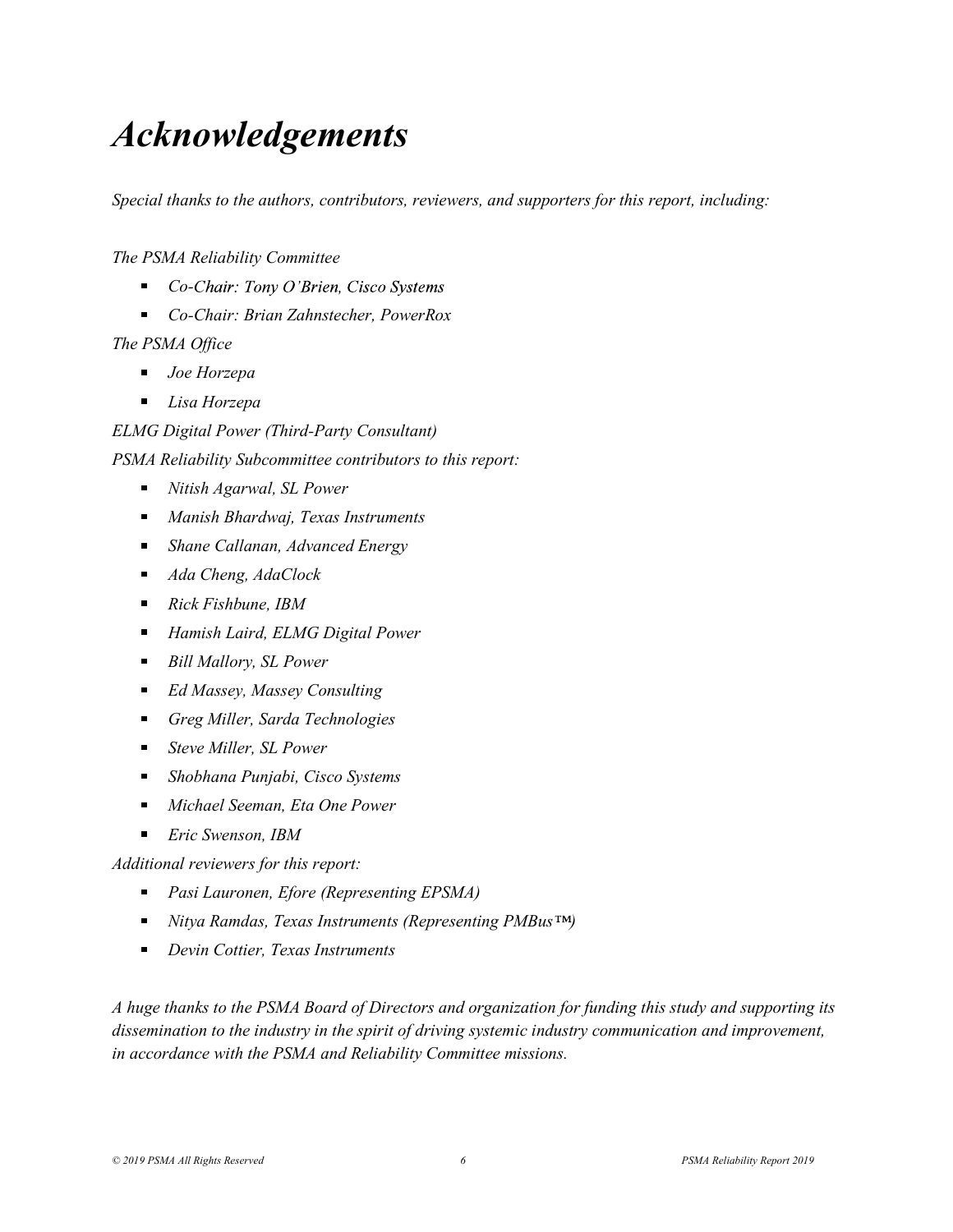### PSMA Reliability Committee

Committee Chairs

#### Brian Zahnstecher, PowerRox

### Committee Members

Evan Lucore, Artesyn

**Reliability Committee**<br>
Committee Chairs<br> **Committee Chairs**<br> **Committee Members**<br> *Ada Cheng, AdaClock*<br> *Rick Exhibune, IBM*<br> *Rick Le Fèvre, Powerbox*<br> **Committee Members**<br> *Rick Fishbune, IBM*<br> *Rick Le Fèvre, Powerbo* **Patrick Le Fèvre, PowerRox**<br> **Committee Chairs**<br> **Committee Members**<br> *Ada Cheng, AdaClock*<br> **Committee Members**<br> *Ada Cheng, AdaClock*<br> *Patrick Le Fèvre, Powerbox*<br> *Patrick Le Fèvre, Powerbox*<br> *Steve Miller, St. Power* **Reliability Committee**<br>
Committee Chairs<br> **Examplement Committee Members**<br>
Mallor Cheng, AdaClock<br>
Ada Cheng, AdaClock<br>
Mallory, SL Power<br>
Steve Miller, SL Power<br>
Steve Miller, SL Power<br>
Steve Miller, SL Power<br>
Steve Mill **Reliability Committee**<br> **Committee Chairs**<br> **Committee Chairs**<br> **Committee Members**<br>
Aga Cheng, AdaClock<br>
Agarwal, SL Power<br>
Site Righter, Sarda<br>
Site Killer, SL Power<br>
<br>
Nitish Agarwal, SL Power<br>
<br>
Nitish Agarwal, SL Pow **COMMITTEE Seeman, From From The Seeman, From Power Power Chairs**<br>
Mike Seeman, *Had Cheng, AdaClock*<br> **COMMITTEE Members**<br>
Ada Cheng, AdaClock<br>
Parrick Le Fèvre, Powerbox<br>
Steve Miller, SL Power<br>
Ninsk Agarwal, SL Power<br> Eric Swenson, IBM Finbarr Waldron, Tyndall National Institute Jon Fifield, Astronics The Service of the Kevin Parmenter, Taiwan Semi **Committee Members**<br> **Committee Members**<br> *Ada Cheng, AdaClock*<br> *Ada Cheng, AdaClock*<br> *Patrick Le Fèvre, Powerbox*<br> *Finden Steve Miller, SL Power*<br> *Steve Miller, SL Power*<br> *Nitish Agarwal, SL Power*<br> *Committee And Mi* Burak Ozpineci, ORNL Shobhana Punjabi, Cisco France Community Reserves Entity Rick Fishbune, IBM<br>
Patrick Le Fèvre, Powerbox<br>
Sieve Miller, SL Power<br>
Sieve Miller, SL Power<br>
Nitish Agurwal, SL Power<br>
Mike Seeman, Eta One Power<br>
Eric Swenson, IBM<br>
Finbarr Waldron, Iya Ana Cheng, Aaothock<br>
Francesco Caroline Review Francesco Caroline Review Miller, SL Power<br>
Shank Agarwal, SL Power<br>
Shank Agarwal, SL Power<br>
Shank Seeman, Eta One Power<br>
Francesco Caroline<br>
Francesco Carobolante, IoTissimo Hamish Laird, ELMG Digital Power Manish Bhardwaj, Texas Instruments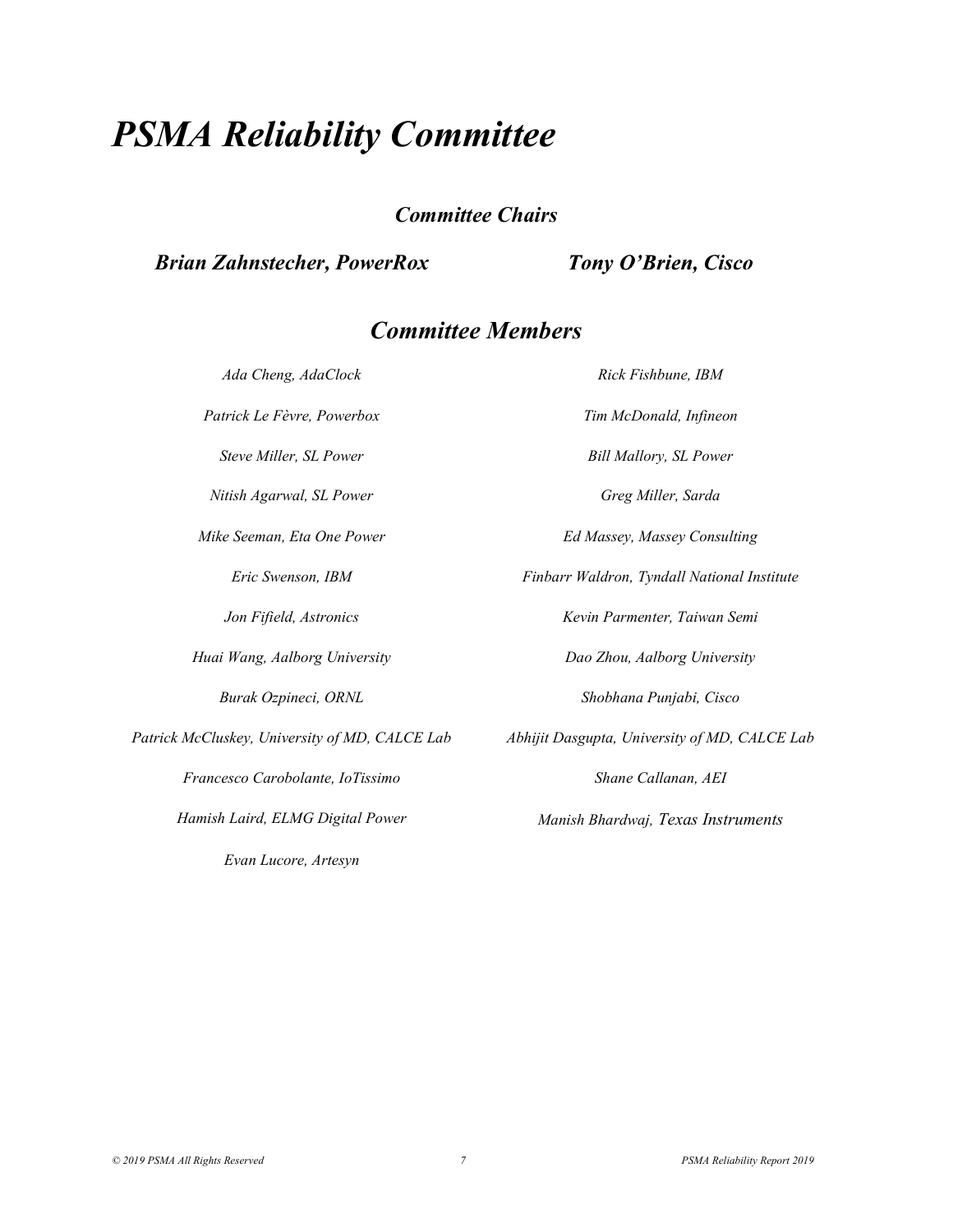## **Table of Contents**

| 1.1  |                                                                                               |    |  |  |
|------|-----------------------------------------------------------------------------------------------|----|--|--|
| 1.2  |                                                                                               |    |  |  |
| 1.3  |                                                                                               |    |  |  |
| 1.4  |                                                                                               |    |  |  |
| 1.5  |                                                                                               |    |  |  |
| 1.6  |                                                                                               |    |  |  |
| 1.7  |                                                                                               |    |  |  |
| 1.8  |                                                                                               |    |  |  |
| 1.9  |                                                                                               |    |  |  |
| 1.10 |                                                                                               |    |  |  |
| 1.11 |                                                                                               |    |  |  |
| 1.12 |                                                                                               |    |  |  |
| 1.13 |                                                                                               |    |  |  |
| 1.14 |                                                                                               |    |  |  |
| 1.15 |                                                                                               |    |  |  |
| 1.16 |                                                                                               |    |  |  |
| 1.17 |                                                                                               |    |  |  |
| 1.18 |                                                                                               |    |  |  |
| 1.19 |                                                                                               |    |  |  |
| 1.20 |                                                                                               |    |  |  |
| 1.21 |                                                                                               |    |  |  |
| 1.22 |                                                                                               |    |  |  |
| 1.23 |                                                                                               |    |  |  |
| 1.24 |                                                                                               |    |  |  |
| 1.25 |                                                                                               |    |  |  |
| 1.26 |                                                                                               |    |  |  |
| 1.27 |                                                                                               |    |  |  |
| 1.28 | Sample Rates for Variable Frequency Converters - Assessing the Potential Aliasing Products 38 |    |  |  |
| 1.29 |                                                                                               | 39 |  |  |
| 1.30 |                                                                                               |    |  |  |
| 1.31 |                                                                                               |    |  |  |
| 1.32 |                                                                                               |    |  |  |
| 1.33 |                                                                                               |    |  |  |
| 1.34 |                                                                                               |    |  |  |
| 1.35 |                                                                                               |    |  |  |
| 1.36 |                                                                                               |    |  |  |
| 1.37 |                                                                                               |    |  |  |
| 1.38 |                                                                                               |    |  |  |
| 1.39 |                                                                                               |    |  |  |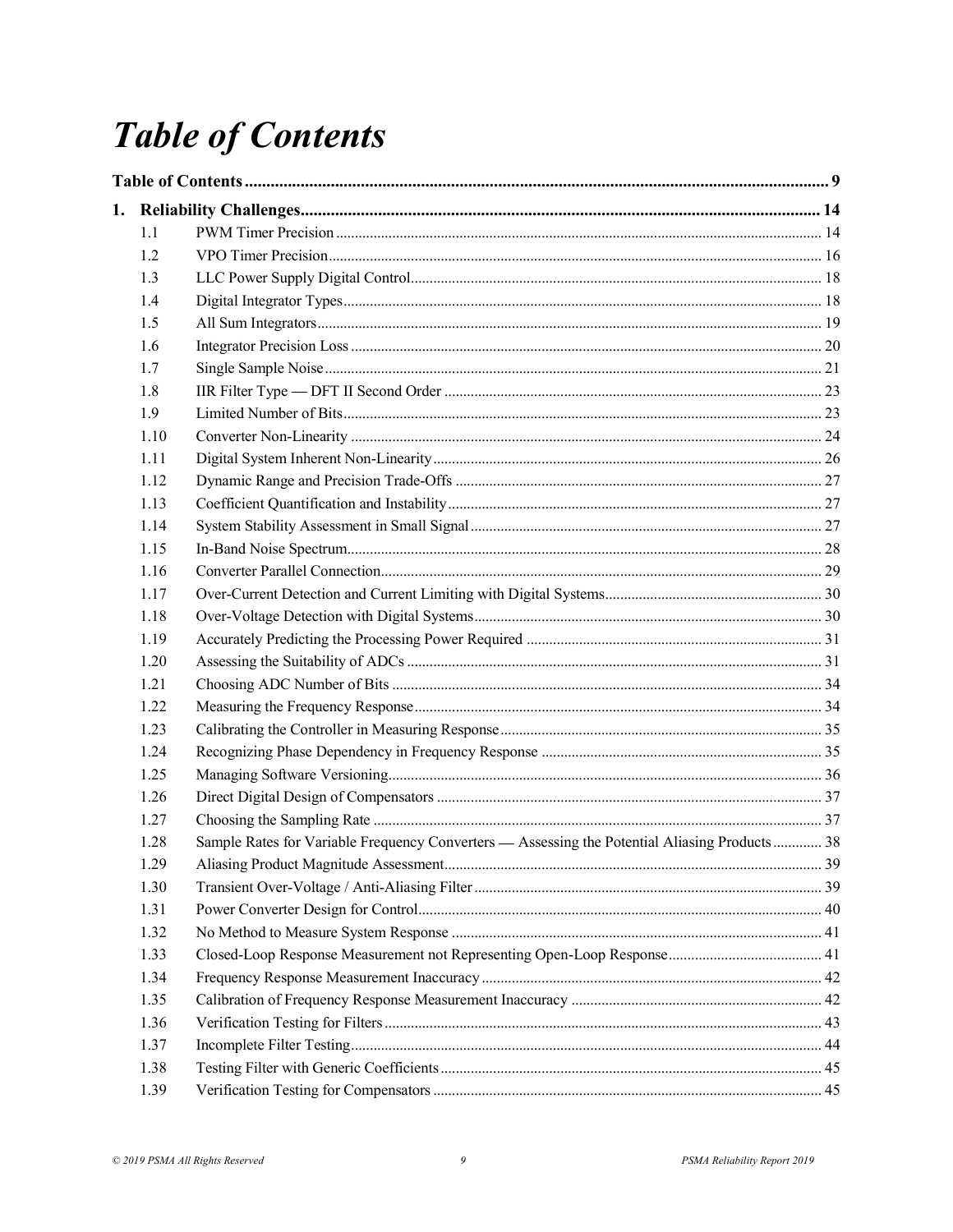|    | 1.40 |  |
|----|------|--|
|    | 1.41 |  |
|    | 1.42 |  |
|    | 1.43 |  |
|    | 1.44 |  |
|    | 1.45 |  |
|    | 1.46 |  |
|    | 1.47 |  |
|    | 1.48 |  |
|    | 1.49 |  |
|    | 1.50 |  |
|    | 1.51 |  |
|    | 1.52 |  |
|    | 1.53 |  |
|    | 1.54 |  |
|    | 1.55 |  |
|    | 1.56 |  |
|    | 1.57 |  |
|    | 1.58 |  |
|    | 1.59 |  |
|    | 1.60 |  |
|    | 1.61 |  |
|    | 1.62 |  |
|    | 1.63 |  |
|    | 1.64 |  |
|    | 1.65 |  |
|    | 1.66 |  |
|    | 1.67 |  |
|    | 1.68 |  |
|    | 1.69 |  |
|    | 1.70 |  |
| 2. |      |  |
|    | 2.1  |  |
|    | 2.2  |  |
|    | 2.3  |  |
|    | 2.4  |  |
|    | 2.5  |  |
|    | 2.6  |  |
|    | 2.7  |  |
|    | 2.8  |  |
|    | 2.9  |  |
|    | 2.10 |  |
|    | 2.11 |  |
|    |      |  |
|    | 2.12 |  |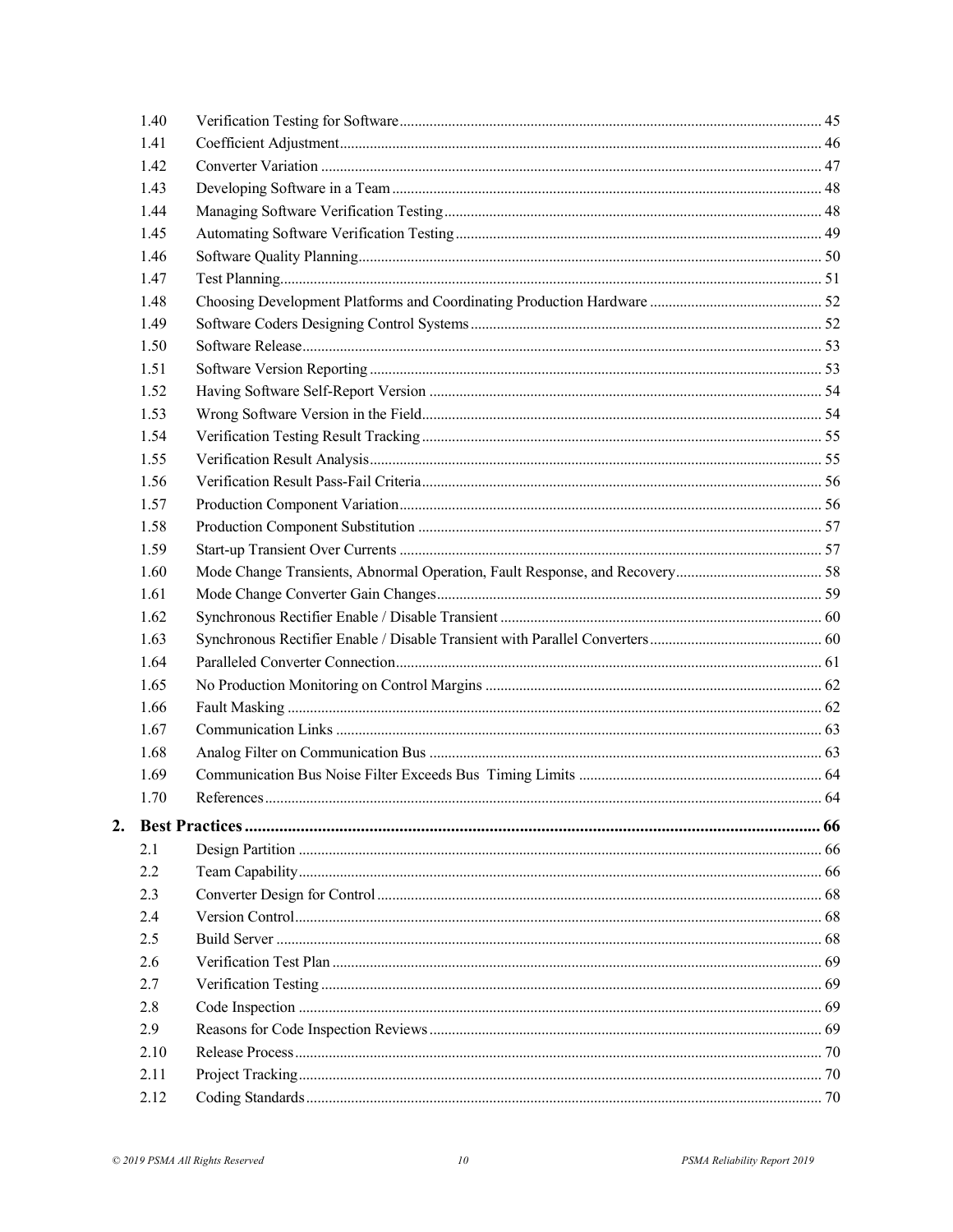|    | 2.13 |  |  |  |
|----|------|--|--|--|
|    | 2.14 |  |  |  |
|    | 2.15 |  |  |  |
|    | 2.16 |  |  |  |
|    | 2.17 |  |  |  |
|    | 2.18 |  |  |  |
|    | 2.19 |  |  |  |
|    | 2.20 |  |  |  |
|    | 2.21 |  |  |  |
|    | 2.22 |  |  |  |
| 3. |      |  |  |  |
|    | 3.1  |  |  |  |
|    | 3.2  |  |  |  |
|    | 3.3  |  |  |  |
|    | 3.4  |  |  |  |
|    | 3.5  |  |  |  |
|    | 3.6  |  |  |  |
|    | 3.7  |  |  |  |
|    | 3.8  |  |  |  |
|    | 3.9  |  |  |  |
|    | 3.10 |  |  |  |
|    | 3.11 |  |  |  |
| 4. |      |  |  |  |
|    | 4.1  |  |  |  |
|    | 4.2  |  |  |  |
|    | 4.3  |  |  |  |
|    | 4.4  |  |  |  |
|    | 4.5  |  |  |  |
|    | 4.6  |  |  |  |
|    | 4.7  |  |  |  |
|    | 4.8  |  |  |  |
|    | 4.9  |  |  |  |
|    | 4.10 |  |  |  |
| 5. |      |  |  |  |
|    | 5.1  |  |  |  |
|    | 5.2  |  |  |  |
|    | 5.3  |  |  |  |
|    | 5.4  |  |  |  |
|    | 5.5  |  |  |  |
|    | 5.6  |  |  |  |
|    | 5.7  |  |  |  |
|    | 5.8  |  |  |  |
|    | 5.9  |  |  |  |
|    | 5.10 |  |  |  |